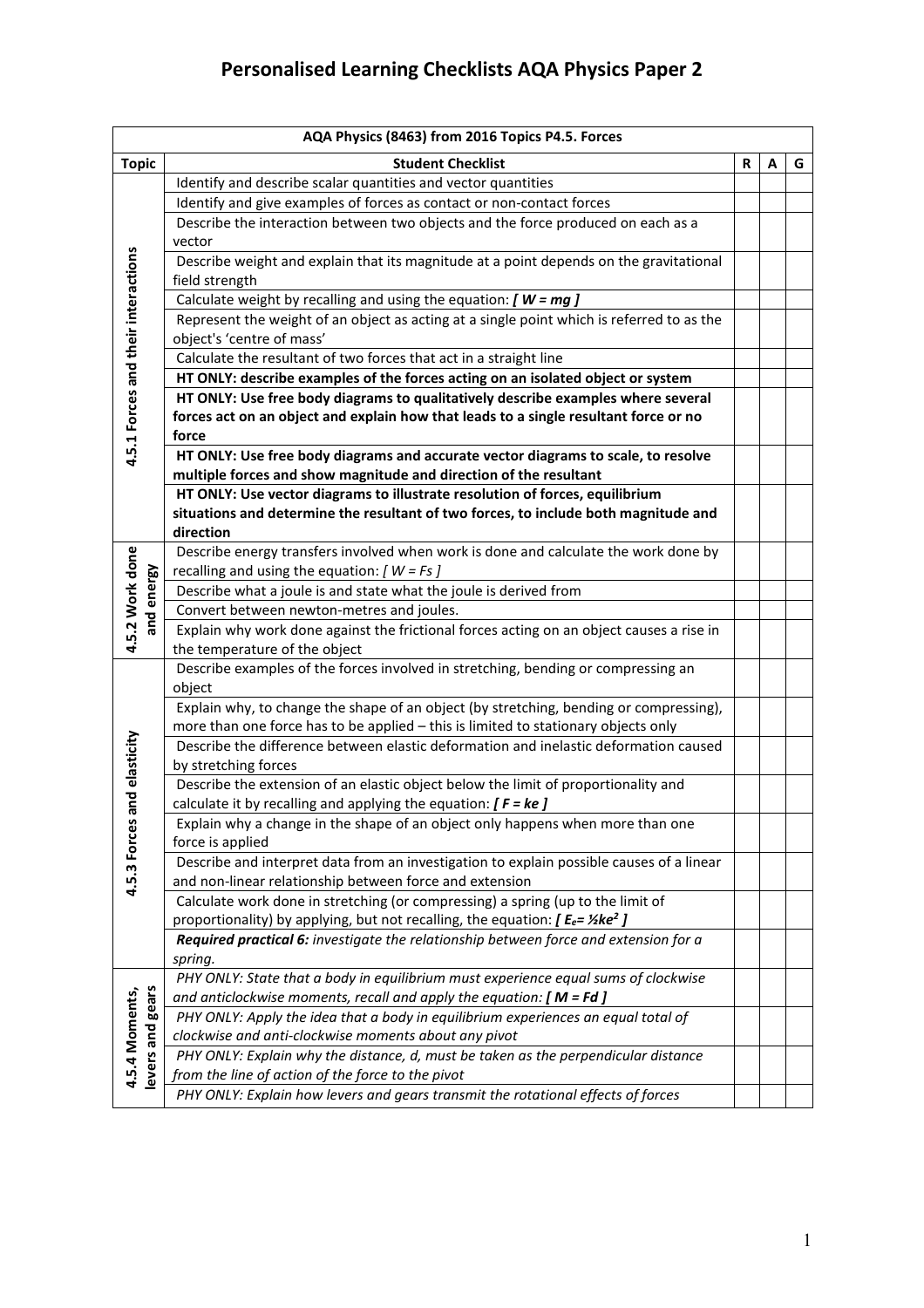| 4.5.5 Pressure and pressure<br>differences in fluid | PHY ONLY: Describe a fluid as either a liquid or a gas and explain that the pressure in a                  |  |  |
|-----------------------------------------------------|------------------------------------------------------------------------------------------------------------|--|--|
|                                                     | fluid causes a force to act at right angles (normal) to the surface of its container                       |  |  |
|                                                     | PHY ONLY: Recall and apply the equation: $[p = F/A]$                                                       |  |  |
|                                                     | PHY & HT ONLY: Explain why the pressure at a point in a fluid increases with the height                    |  |  |
|                                                     | of the column of fluid above and calculate differences in pressure in a liquid by applying                 |  |  |
|                                                     | $[p = h \rho g]$                                                                                           |  |  |
|                                                     | PHY & HT ONLY: Describe up thrust an object and explain why the density of the fluid                       |  |  |
|                                                     | has an effect on the up thrust experienced by an object submerged in it                                    |  |  |
|                                                     | PHY & HT ONLY: Explain why an object floats or sinks, with reference to its weight,                        |  |  |
|                                                     | volume and the up thrust it experiences                                                                    |  |  |
|                                                     | PHY ONLY: Describe a simple model of the Earth's atmosphere and of atmospheric                             |  |  |
|                                                     | pressure, explaining why atmospheric pressure varies with height above a surface                           |  |  |
|                                                     | Define distance and displacement and explain why they are scalar or vector quantities                      |  |  |
|                                                     | Express a displacement in terms of both the magnitude and direction                                        |  |  |
|                                                     | Explain that the speed at which a person can walk, run or cycle depends on a number of                     |  |  |
|                                                     | factors and recall some typical speeds for walking, running, cycling                                       |  |  |
|                                                     | Make measurements of distance and time and then calculate speeds of objects in                             |  |  |
|                                                     | calculating average speed for non-uniform motion                                                           |  |  |
|                                                     | Explain why the speed of wind and of sound through air varies and calculate speed by                       |  |  |
|                                                     | recalling and applying the equation: $[s = v t]$                                                           |  |  |
|                                                     | Explain the vector-scalar distinction as it applies to displacement, distance, velocity and                |  |  |
|                                                     | speed                                                                                                      |  |  |
|                                                     | HT ONLY: Explain qualitatively, with examples, that motion in a circle involves constant                   |  |  |
|                                                     | speed but changing velocity                                                                                |  |  |
|                                                     | Represent an object moving along a straight line using a distance-time graph, describing                   |  |  |
|                                                     | its motion and calculating its speed from the graph's gradient                                             |  |  |
|                                                     | Draw distance-time graphs from measurements and extract and interpret lines and                            |  |  |
|                                                     | slopes of distance-time graphs,                                                                            |  |  |
|                                                     | Describe an object which is slowing down as having a negative acceleration and estimate                    |  |  |
|                                                     | the magnitude of everyday accelerations                                                                    |  |  |
|                                                     | Calculate the average acceleration of an object by recalling and applying the equation: $\int a$           |  |  |
|                                                     | $=\Delta v/t$ ]                                                                                            |  |  |
|                                                     | Represent motion using velocity-time graphs, finding the acceleration from its gradient                    |  |  |
|                                                     | and distance travelled from the area underneath                                                            |  |  |
| Forces and motion                                   | HT ONLY: Interpret enclosed areas in velocity-time graphs to determine distance                            |  |  |
|                                                     | travelled (or displacement)<br>HT ONLY: Measure, when appropriate, the area under a velocity-time graph by |  |  |
| 4.5.6                                               | counting square                                                                                            |  |  |
|                                                     | Apply, but not recall, the equation: $[v^2 - u^2 = 2as]$                                                   |  |  |
|                                                     | PHY ONLY: Draw and interpret velocity-time graphs for objects that reach terminal                          |  |  |
|                                                     | velocity                                                                                                   |  |  |
|                                                     | PHY ONLY: Interpret and explain the changing motion of an object in terms of the forces                    |  |  |
|                                                     | acting on it                                                                                               |  |  |
|                                                     | PHY ONLY: Explain how an object falling from rest through a fluid due to gravity reaches                   |  |  |
|                                                     | its terminal velocity                                                                                      |  |  |
|                                                     | Explain the motion of an object moving with a uniform velocity and identify that forces                    |  |  |
|                                                     | must be in effect if its velocity is changing, by stating and applying Newton's First Law                  |  |  |
|                                                     | Define and apply Newton's second law relating to the acceleration of an object                             |  |  |
|                                                     | Recall and apply the equation: $[ F = ma ]$                                                                |  |  |
|                                                     | HT ONLY: Describe what inertia is and give a definition                                                    |  |  |
|                                                     | Estimate the speed, accelerations and forces of large vehicles involved in everyday                        |  |  |
|                                                     | road transport                                                                                             |  |  |
|                                                     | Required practical 7: investigate the effect of varying the force on the acceleration of an                |  |  |
|                                                     | object of constant mass, and the effect of varying the mass of an object on the                            |  |  |
|                                                     | acceleration                                                                                               |  |  |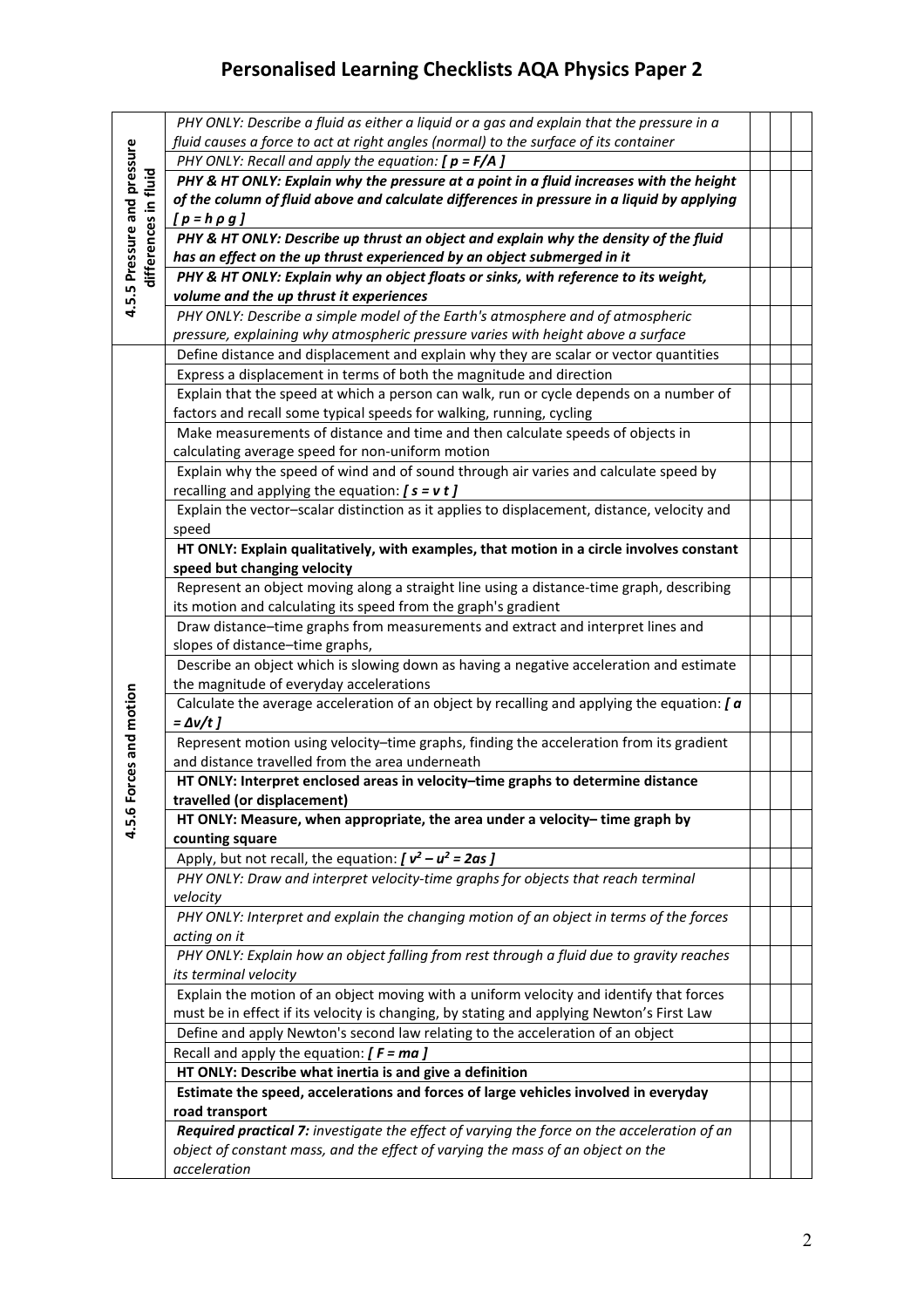| Apply Newton's Third Law to examples of equilibrium situations                           |  |  |
|------------------------------------------------------------------------------------------|--|--|
| Describe factors that can affect a driver's reaction time                                |  |  |
| Explain methods used to measure human reaction times and recall typical results          |  |  |
| Interpret and evaluate measurements from simple methods to measure the different         |  |  |
| reaction times of students                                                               |  |  |
| Evaluate the effect of various factors on thinking distance based on given data          |  |  |
| PHY ONLY: Estimate the distance required for an emergency stop in a vehicle over a range |  |  |
| of typical speeds                                                                        |  |  |
| PHY ONLY: Interpret graphs relating speed to stopping distance for a range of vehicles   |  |  |
| State typical reaction times and describe how reaction time (and therefore stopping      |  |  |
| distance) can be affected by different factors                                           |  |  |
| Explain methods used to measure human reaction times and take, interpret and evaluate    |  |  |
| measurements of the reaction times of students                                           |  |  |
| Explain how the braking distance of a vehicle can be affected by different factors,      |  |  |
| including implications for road safety                                                   |  |  |
| Explain how a braking force applied to the wheel does work to reduce the vehicle's       |  |  |
| kinetic energy and increases the temperature of the brakes                               |  |  |
| Explain and apply the idea that a greater braking force causes a larger deceleration and |  |  |
| explain how this might be dangerous for drivers                                          |  |  |
| HT ONLY: Estimate the forces involved in the deceleration of road vehicles               |  |  |
|                                                                                          |  |  |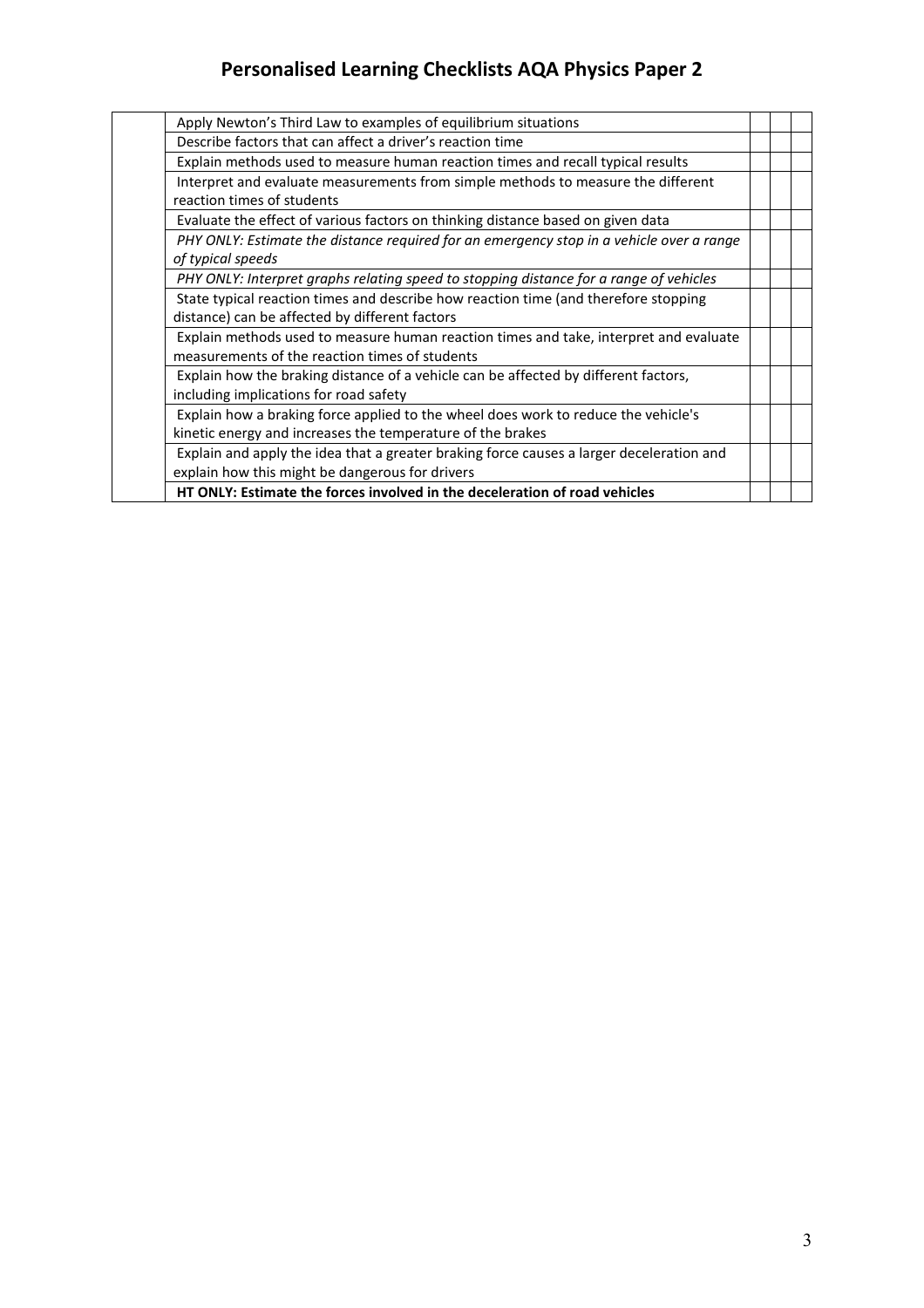|                | HT ONLY: Calculate momentum by recalling and applying the equation: $[p = mv]$         |  |  |
|----------------|----------------------------------------------------------------------------------------|--|--|
|                | HT ONLY: Explain and apply the idea that, in a closed system, the total momentum       |  |  |
|                | before an event is equal to the total momentum after the event                         |  |  |
|                | HT ONLY: Describe examples of momentum in a collision                                  |  |  |
|                | PHY & HT ONLY: Complete conservation of momentum calculations involving two            |  |  |
|                | objects                                                                                |  |  |
| Momentum       | PHY & HT ONLY: Explain that when a force acts on an object that is moving, or able to  |  |  |
|                | move, a change in momentum occurs                                                      |  |  |
| r.             | PHY & HT ONLY: Calculate a force applied to an object, or the change in momentum it    |  |  |
| $\frac{15}{4}$ | causes, by applying but not recalling the equation: $[F = m \Delta v / \Delta t]$      |  |  |
|                | PHY & HT ONLY: Explain that an increased force delivers an increased rate of change of |  |  |
|                | momentum                                                                               |  |  |
|                | PHY & HT ONLY: Apply the idea of rate of change of momentum to explain safety          |  |  |
|                | features such as air bags, seat belts, helmets and cushioned surfaces                  |  |  |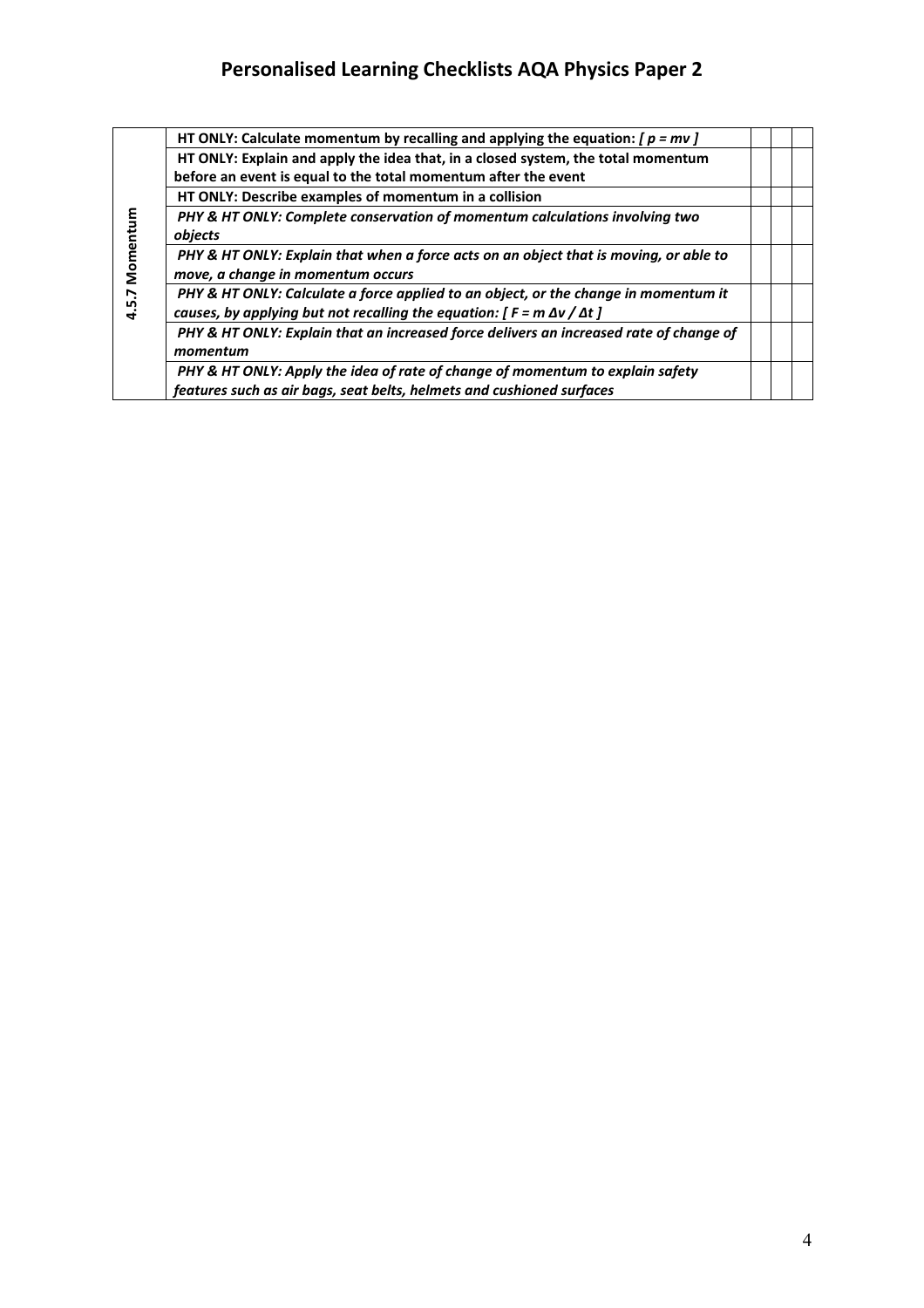|                                       | AQA Physics (8463) from 2016 Topics P4.6. Waves                                                   |    |   |   |
|---------------------------------------|---------------------------------------------------------------------------------------------------|----|---|---|
| <b>Topic</b>                          | <b>Student Checklist</b>                                                                          | R. | A | G |
|                                       | Describe waves as either transverse or longitudinal, defining these waves in terms of             |    |   |   |
|                                       | the direction of their oscillation and energy transfer and giving examples of each                |    |   |   |
|                                       | Define waves as transfers of energy from one place to another, carrying information               |    |   |   |
|                                       | Define amplitude, wavelength, frequency, period and wave speed and Identify them                  |    |   |   |
|                                       | where appropriate on diagrams                                                                     |    |   |   |
|                                       | State examples of methods of measuring wave speeds in different media and Identify                |    |   |   |
|                                       | the suitability of apparatus of measuring frequency and wavelength                                |    |   |   |
|                                       | Calculate wave speed, frequency or wavelength by applying, but not recalling, the                 |    |   |   |
|                                       | equation: $[\nu = f \lambda]$ and calculate wave period by recalling and applying the equation: [ |    |   |   |
|                                       | $T = 1/f$                                                                                         |    |   |   |
|                                       | Identify amplitude and wavelength from given diagrams                                             |    |   |   |
|                                       | Describe a method to measure the speed of sound waves in air                                      |    |   |   |
|                                       | Describe a method to measure the speed of ripples on a water surface                              |    |   |   |
|                                       | PHY ONLY: Demonstrate how changes in velocity, frequency and wavelength are inter-                |    |   |   |
|                                       | related in the transmission of sound waves from one medium to another                             |    |   |   |
|                                       | Required practical 8: make observations to identify the suitability of apparatus to               |    |   |   |
|                                       | measure the frequency, wavelength and speed of waves in a ripple tank and waves in a              |    |   |   |
| 4.6.1 Waves in air, fluids and solids | solid                                                                                             |    |   |   |
|                                       | PHY ONLY: Discuss the importance of understanding both mechanical and                             |    |   |   |
|                                       | electromagnetic waves by giving examples, such as designing comfortable and safe                  |    |   |   |
|                                       | structures and technologies                                                                       |    |   |   |
|                                       | PHY ONLY: Describe a wave's ability to be reflected, absorbed or transmitted at the               |    |   |   |
|                                       | boundary between two different materials                                                          |    |   |   |
|                                       | PHY ONLY: Draw the reflection of a wave at a surface by constructing ray diagrams                 |    |   |   |
|                                       | Required practical 9 (physics only): investigate the reflection of light by different types       |    |   |   |
|                                       | of surface and the refraction of light by different substances.                                   |    |   |   |
|                                       | PHY & HT ONLY: Describe, with examples, processes which convert wave                              |    |   |   |
|                                       | disturbances between sound waves and vibrations in solids                                         |    |   |   |
|                                       | PHY & HT ONLY: Explain why such processes only work over a limited frequency                      |    |   |   |
|                                       | range and the relevance of this to the range of human hearing, which is from 20 Hz to             |    |   |   |
|                                       | 20 kHz                                                                                            |    |   |   |
|                                       | PHY & HT ONLY: Define ultrasound waves and explain how these are used to form                     |    |   |   |
|                                       | images of internal structures in both medical and industrial imaging                              |    |   |   |
|                                       | PHY & HT ONLY: Compare the two types of seismic wave produced by earthquakes                      |    |   |   |
|                                       | with reference to the media they can travel in and the evidence they provide of the               |    |   |   |
|                                       | structure of the Earth                                                                            |    |   |   |
|                                       | PHY & HT ONLY: Describe how echo sounding using high frequency sound waves is                     |    |   |   |
|                                       | used to detect objects in deep water and measure water depth                                      |    |   |   |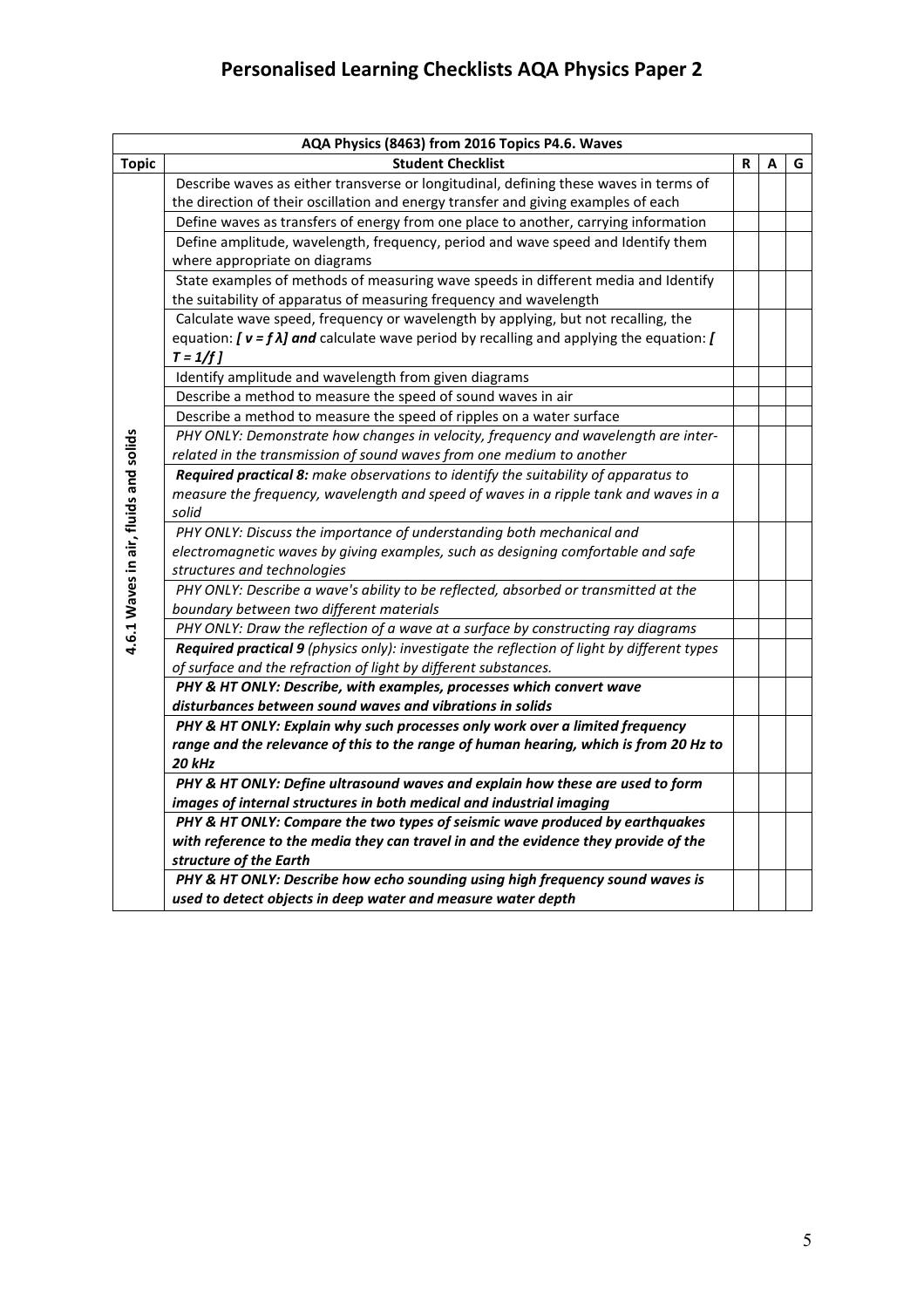|                             | Describe what electromagnetic waves are and explain how they are grouped                                                                                 |  |  |
|-----------------------------|----------------------------------------------------------------------------------------------------------------------------------------------------------|--|--|
|                             | List the groups of electromagnetic waves in order of wavelength                                                                                          |  |  |
|                             | Explain that because our eyes only detect a limited range of electromagnetic waves,                                                                      |  |  |
|                             | they can only detect visible light                                                                                                                       |  |  |
|                             | HT ONLY: Explain how different wavelengths of electromagnetic radiation are                                                                              |  |  |
|                             | reflected, refracted, absorbed or transmitted differently by different substances and                                                                    |  |  |
|                             | types of surface                                                                                                                                         |  |  |
|                             | Illustrate the refraction of a wave at the boundary between two different media by                                                                       |  |  |
|                             | constructing ray diagrams                                                                                                                                |  |  |
|                             | HT ONLY: Describe what refraction is due to and illustrate this using wave front                                                                         |  |  |
|                             | diagrams                                                                                                                                                 |  |  |
|                             | Required practical activity 10: investigate how the amount of infrared radiation                                                                         |  |  |
|                             | absorbed or radiated by a surface depends on the nature of that surface.                                                                                 |  |  |
|                             | HT ONLY: Explain how radio waves can be produced by oscillations in electrical                                                                           |  |  |
|                             | circuits, or absorbed by electrical circuits                                                                                                             |  |  |
|                             | Explain that changes in atoms and the nuclei of atoms can result in electromagnetic<br>waves being generated or absorbed over a wide frequency range     |  |  |
|                             | State examples of the dangers of each group of electromagnetic radiation and discuss                                                                     |  |  |
|                             | the effects of radiation as depending on the type of radiation and the size of the dose                                                                  |  |  |
|                             | State examples of the uses of each group of electromagnetic radiation, explaining why                                                                    |  |  |
|                             | each type of electromagnetic wave is suitable for its applications                                                                                       |  |  |
|                             | PHY ONLY: State that a lens forms an image by refracting light and that the distance                                                                     |  |  |
|                             | from the lens to the principal focus is called the focal length                                                                                          |  |  |
|                             | PHY ONLY: Explain that images produced by a convex lens can be either real or virtual,                                                                   |  |  |
|                             | but those produced by a concave lens are always virtual                                                                                                  |  |  |
| 4.6.2 Electromagnetic waves | PHY ONLY: Construct ray diagrams for both convex and concave lenses                                                                                      |  |  |
|                             | PHY ONLY: Calculate magnification as a ratio with no units by applying, but not                                                                          |  |  |
|                             | recalling, the formula: [ magnification = image height / object height ]                                                                                 |  |  |
|                             | PHY ONLY: Explain how the colour of an object is related to the differential absorption,                                                                 |  |  |
|                             | transmission and reflection of different wavelengths of light by the object                                                                              |  |  |
|                             | PHY ONLY: Describe the effect of viewing objects through filters or the effect on light of                                                               |  |  |
|                             | passing through filters and the difference between transparency and translucency                                                                         |  |  |
|                             | PHY ONLY: Explain why an opaque object has a particular colour, with reference to the                                                                    |  |  |
|                             | wavelengths emitted                                                                                                                                      |  |  |
|                             | PHY ONLY: State that all bodies, no matter what temperature, emit and absorb                                                                             |  |  |
|                             | infrared radiation and that the hotter the body, the more infrared radiation it radiates                                                                 |  |  |
|                             | in a given time                                                                                                                                          |  |  |
|                             | PHY ONLY: Describe a perfect black body as an object that absorbs all the radiation                                                                      |  |  |
|                             | incident on it and explain why it is the best possible emitter                                                                                           |  |  |
|                             | PHY ONLY: Explain why when the temperature is increased, the intensity of every                                                                          |  |  |
|                             | wavelength of radiation emitted increases, but the intensity of the shorter wavelengths                                                                  |  |  |
|                             | increases more rapidly                                                                                                                                   |  |  |
|                             | PHY & HT ONLY: Explain and apply the idea that the temperature of a body is related                                                                      |  |  |
|                             | to the balance between incoming radiation absorbed and radiation emitted<br>PHY & HT ONLY: Describe how the temperature of the Earth as dependent on the |  |  |
|                             | rates of absorption and emission of radiation and draw and interpret diagrams that                                                                       |  |  |
|                             | show this                                                                                                                                                |  |  |
|                             |                                                                                                                                                          |  |  |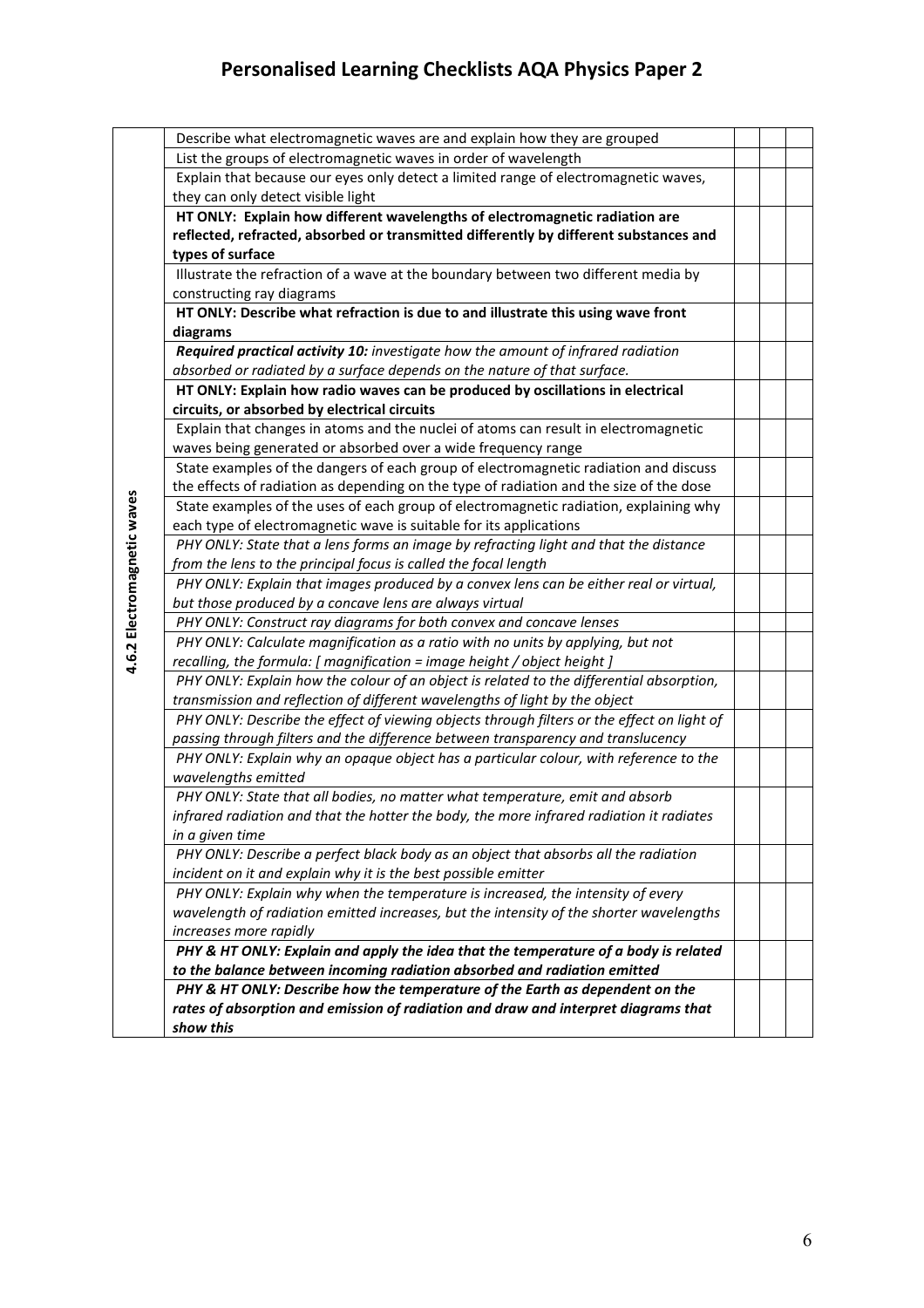|                                                  | AQA Physics (8463) from 2016 Topics P4.7. Magnetism and electromagnetism                                                                                                      |   |   |   |
|--------------------------------------------------|-------------------------------------------------------------------------------------------------------------------------------------------------------------------------------|---|---|---|
| <b>TOPIC</b>                                     | <b>Student Checklist</b>                                                                                                                                                      | R | A | G |
| 4.7.1 Permanent and<br>induced magnetism,<br>and | Describe the attraction and repulsion between unlike and like poles of<br>permanent magnets and explain the difference between permanent and induced<br>magnets               |   |   |   |
| magnetic forces<br>fields                        | Draw the magnetic field pattern of a bar magnet, showing how field strength<br>and direction are indicated and change from one point to another                               |   |   |   |
|                                                  | Explain how the behaviour of a magnetic compass is related to evidence that the<br>core of the Earth must be magnetic                                                         |   |   |   |
|                                                  | Describe how to plot the magnetic field pattern of a magnet using a compass                                                                                                   |   |   |   |
|                                                  | State examples of how the magnetic effect of a current can be demonstrated<br>and explain how a solenoid arrangement can increase the magnetic effect of the<br>current       |   |   |   |
| 4.7.2 The motor effect                           | Draw the magnetic field pattern for a straight wire carrying a current and for a<br>solenoid (showing the direction of the field)                                             |   |   |   |
|                                                  | PHY ONLY: Interpret diagrams of electromagnetic devices in order to explain how<br>they work                                                                                  |   |   |   |
|                                                  | HT ONLY: State and use Fleming's left-hand rule and explain what the size of<br>the induced force depends on                                                                  |   |   |   |
|                                                  | HT ONLY: Calculate the force on a conductor carrying a current at right angles<br>to a magnetic field by applying, but not recalling, the equation: $[ F = BIL ]$             |   |   |   |
|                                                  | HT ONLY: Explain how rotation is caused in an electric motor                                                                                                                  |   |   |   |
|                                                  | PHY & HT ONLY: Explain how a moving-coil loudspeaker and headphones work                                                                                                      |   |   |   |
| 4.7.3 Induced potential, transformers and the    | PHY & HT ONLY: Describe the principles of the generator effect, including the<br>direction of induced current, effects of Lenz' Law and factors that increase<br>induced p.d. |   |   |   |
|                                                  | PHY & HT ONLY: Explain how the generator effect is used in an alternator to<br>generate a.c. and in a dynamo to generate d.c.                                                 |   |   |   |
|                                                  | PHY & HT ONLY: Draw/interpret graphs of potential difference generated in<br>the coil against time                                                                            |   |   |   |
|                                                  | PHY & HT ONLY: Explain how a moving-coil microphone works                                                                                                                     |   |   |   |
| National Grid                                    | PHY & HT ONLY: Explain how the effect of an alternating current in one coil                                                                                                   |   |   |   |
|                                                  | inducing a current in another is used in transformers                                                                                                                         |   |   |   |
|                                                  | PHY & HT ONLY: Explain how the ratio of the potential differences across the                                                                                                  |   |   |   |
|                                                  | two coils depends on the ratio of the number of turns on each                                                                                                                 |   |   |   |
|                                                  | PHY & HT ONLY: Apply the equation linking the p.d.s and number of turns in                                                                                                    |   |   |   |
|                                                  | the two coils of a transformer to the currents and the power transfer<br>PHY & HT ONLY: Apply but not recalling the equations: $[Vs \times ls = Vp \times lp$ ] and $[$       |   |   |   |
|                                                  | $vp$ / vs = np / ns ] for transformers                                                                                                                                        |   |   |   |